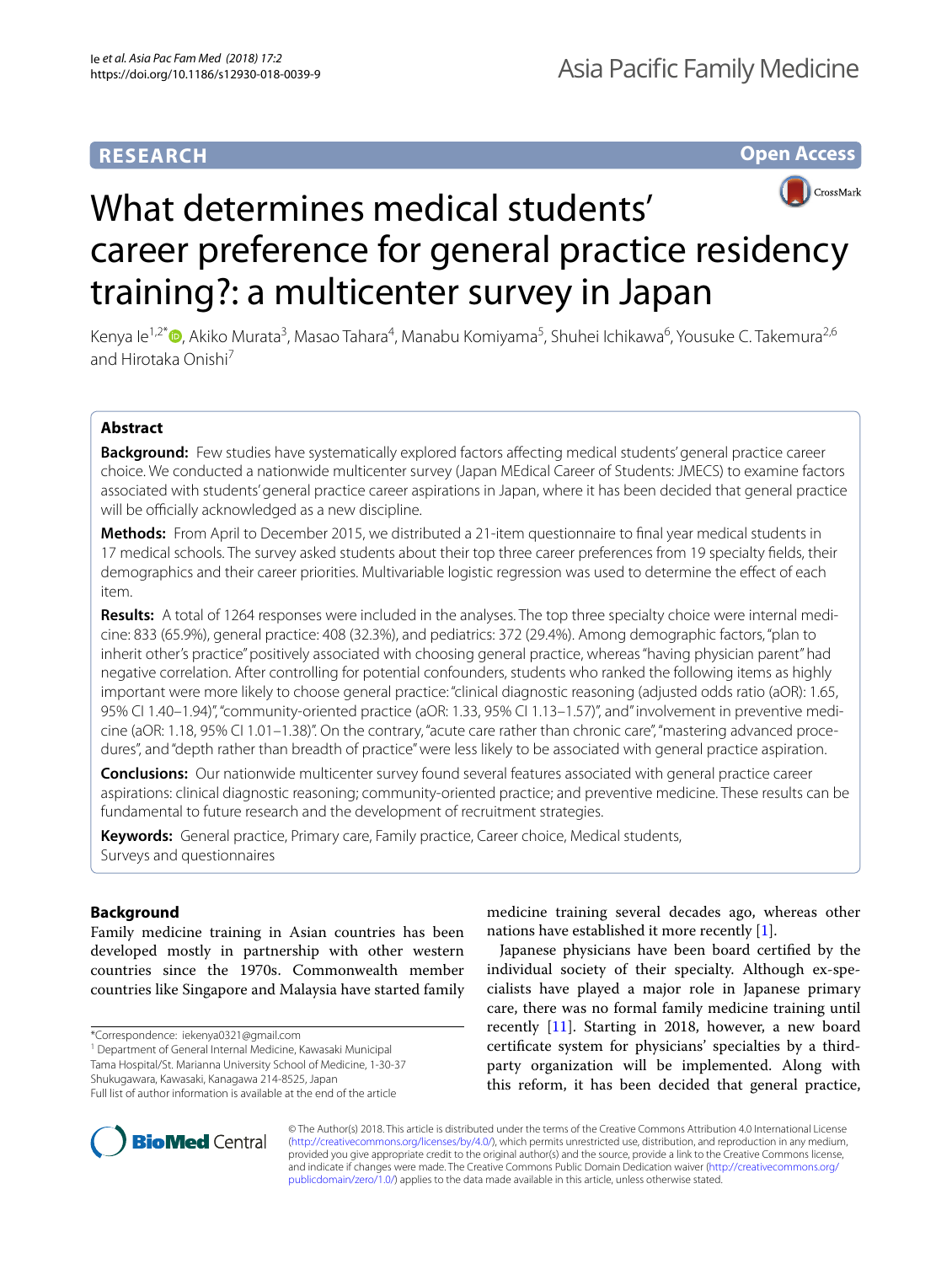including family medicine, will be officially acknowledged as a new basic discipline. Based on such historical context, it is anticipated that the number of applicants for general practice will increase among medical students and interns.

In Europe and North America, accumulating evidence has elucidated factors associated with choosing family medicine and general practice as a career among medical students and junior doctors. Within the existing literature on medical career choice, several demographic factors have been shown to positively infuence the choice of general practice/family medicine: being female [\[2](#page-5-2)[–5](#page-5-3)], coming from rural background [\[2](#page-5-2), [5,](#page-5-3) [6](#page-5-4)], having no family members in the healthcare feld [[6,](#page-5-4) [7](#page-5-5)]. In addition to the demographic factors, career intentions such as interest in broad scope practice [[7–](#page-5-5)[9\]](#page-5-6), interest in communityoriented practice [[10](#page-5-7), [11](#page-5-1)], work-life balance [[11](#page-5-1)[–13](#page-5-8)], and societal orientation [\[6–](#page-5-4)[8\]](#page-5-9) have consistently predicted general practice/family medicine career choice.

On the contrary, few studies have systematically explored factors afecting specialty choice of Japanese medical students and junior doctors, especially in general practice/family medicine. Our previous qualitative study revealed a range of factors afecting the choice of family medicine as their specialty including but not limited to "community/rural orientedness" and "multifaceted orientation" [[11\]](#page-5-1). More recently, a cross-sectional study at a Japanese university revealed that admission from hometown, intent for rural practice, and work-life balance were positive infuences, while presence of medical relatives and scientifc orientation were negatively associated with general practice career choice [\[14](#page-5-10)]. To our knowledge, however, no multicenter study has been conducted with a focus on general practice aspiration under the new board certifcate system.

The purpose of this study was to conduct a nationwide multicenter survey (Japan MEdical Career of Students: JMECS) to examine factors associated with general practice career aspirations among Japanese medical students.

# **Methods**

# **Study population**

From April to December 2015, 17 medical schools (14 public schools and three private schools) which were selected by convenience sampling and gave permission for study participation were included in the survey. We distributed a 21-item questionnaire to medical students who had enrolled in their fnal year at the time of April 2015 in the 17 medical schools. We were able to sample approximately 21% of 81 medical schools in Japan in 2015.

## **Measurement**

The items included in the questionnaire were determined based on a literature review  $[2-14]$  $[2-14]$ , including our previous qualitative study results, and discussion among the study team. Given the paucity of existing evidence in a Japanese context, we included items thought to refect the uniqueness of Japanese general practice. The survey asked students to select top three career options from 19 newly determined specialty felds as an outcome variable: internal medicine, pediatrics, dermatology, psychiatry, surgery, orthopedics, obstetrics and gynecology, ophthalmology, otorhinolaryngology, urology, neurosurgery, radiology, anesthesiology, pathology, clinical laboratory, emergency medicine, plastic surgery, rehabilitation, and general practice. The other explanatory variables included participant demographics (e.g. age, sex) and 14 questions regarding their career intention, using 6-point Likert scales ranging from 1 (strongly disagree) to 6 (strongly agree). All the data collected from medical students were anonymous except for the name of the medical school. Before the data were handed over to the researchers, the school names were coded and de-identifed by an honest broker using a linking fle.

## **Statistical analysis**

The outcome variable was dichotomized into two categories based on whether general practice was included in up to three choices or not. Among explanatory variables, "sex", "job or other feld experiences prior to medical school", "having physician parent", and "plan to inherit other's practice" were treated as binary; "birthplace" was treated as nominal, and "age" was treated as a continuous variable. The responses to the Likert scale of 14 career intention questions were treated as continuous, assuming that the variables have interval properties. Univariable and multivariable logistic regression were used to examine the efect of each demographic factor and career intentions in terms of odds ratio and 95% confdence intervals. We considered p values less than or equal to 0.05 as signifcant. STATA SE14.0 was used for all analyses. Since the generation of parsimonious model was not our primary objective, only the saturated model was ftted in our logistic regression analyses. Hosmer–Lemeshow Goodness of Fit test was applied to test the overall model ft. Multicollinearity was tested based on variance inflation factor with a cutoff of 10. Model discrimination was tested using c-statistics.

The study protocol was approved by the Institutional Ethical Committee of Mie University Graduate School of Medicine (No. 1482).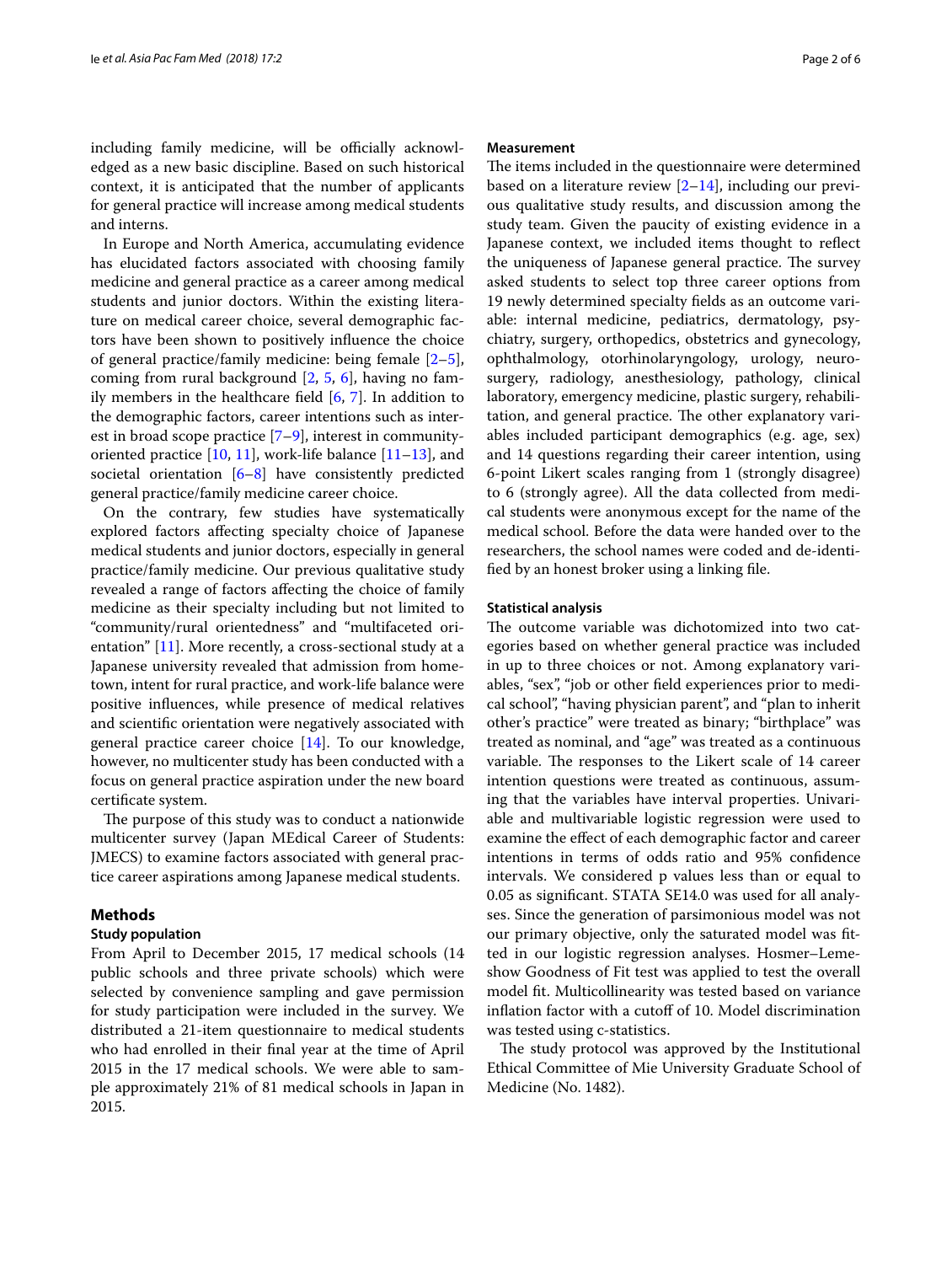# **Results**

A total of 1408 responses out of a possible 1903 medical students (74.0%) in the 17 medical schools were obtained. Among them, 1264 responses were included in the fnal analyses after removing invalid or insufficient responses. Distribution of the participants' sex, age, birth place, job or other feld experiences prior to medical school, physician parent, plan to inherit other's practice, and career priorities are shown in Table [1](#page-2-0). The survey participants had a median age of 24, 66.3% were male, 32.1% had a physician parent, and 11.3% had a positive intent to inherit an existing practice. Among the students with an intention to inherit, 92.3% had a physician parent. On the contrary, only 32.5% of participants with a physician parent revealed their intention to inherit. The top fve specialty felds chosen by students and their numbers were internal medicine 833 (65.9%), general practice 408 (32.3%), pediatrics 372 (29.4%), surgery 344 (27.2%), and emergency medicine 244 (19.3%).

Univariate analysis found those born in suburban areas compared to urban areas, and not having a physician parent, both had signifcant efects on students' general practice career preference (Table [2\)](#page-3-0). However, after adjusting for other covariates in the multivariable logistic regression, "having a physician parent" and "intent to inherit existing practice" had a negative association with choosing general practice among the medical students demographics (Table [2\)](#page-3-0).

As for the 14 career priorities, seven positive infuences and six negative infuencers were identifed in crude (or univariate) analyses (Table [2\)](#page-3-0). After adjusting for other covariates in the multivariable logistic regression, three positive infuencers and three negative infuencers remained signifcant. Medical students who ranked "clinical diagnostic reasoning", "community-oriented practice", and "involvement in preventive medicine" as highly important were more likely to choose general practice, whereas "acute care rather than chronic care", "mastering advanced procedures", and "depth rather than breadth of practice" were less likely to be associated with general practice aspiration (Table [2](#page-3-0)).

<span id="page-2-0"></span>

|  | Table 1  Characteristics of GP candidates and non-GP candidates among Japanese medical student |  |  |  |  |
|--|------------------------------------------------------------------------------------------------|--|--|--|--|
|--|------------------------------------------------------------------------------------------------|--|--|--|--|

|                                                                    | Total ( $N = 1264$ ) | $GP (N = 405)$ | Non-GP ( $N = 846$ ) |
|--------------------------------------------------------------------|----------------------|----------------|----------------------|
| Demographics; no. (%) of students                                  |                      |                |                      |
| Age, median (range), years                                         | $24(23 - 58)$        | $24(23-58)$    | $24(23-52)$          |
| Sex (male)                                                         | 838 (66.3)           | 274(67.2)      | 564 (65.9)           |
| Hometown                                                           |                      |                |                      |
| Urban                                                              | 267(21.1)            | 72(17.7)       | 195 (22.8)           |
| Relatively urban                                                   | 287(22.7)            | 102(25)        | 185 (21.6)           |
| Relatively rural                                                   | 401 (31.7)           | 130 (31.9)     | 271 (31.7)           |
| Rural                                                              | 309 (24.5)           | 104(25.5)      | 205 (24)             |
| Other academic or professional experiences prior to medical school | 286 (22.6)           | 102(25)        | 184(21.5)            |
| Physician parent                                                   | 406 (32.1)           | 114(27.9)      | 292 (34.1)           |
| Intent to inherit existing practice                                | 143 (11.3)           | 55 (13.5)      | 88 (10.3)            |
| Career priorities <sup>a</sup> ; mean (SD)                         |                      |                |                      |
| Mastering advanced procedures                                      | 4.83 (1.00)          | 4.60(1.03)     | 4.93(0.97)           |
| Work life balance                                                  | 4.89(0.93)           | 4.90 (0.89)    | 4.89(0.95)           |
| Frequent patient communication                                     | 4.82(0.89)           | 5.01(0.82)     | 4.73(0.91)           |
| Opening own clinic                                                 | 3.33 (1.35)          | 3.48 (1.34)    | 3.26(1.35)           |
| Involvement in preventive medicine                                 | 4.06(1.13)           | 4.40 (1.04)    | 3.90(1.14)           |
| Involvement in terminal care                                       | 3.77(1.15)           | 4.06(1.03)     | 3.63(1.17)           |
| Acute care rather than chronic care                                | 4.11(1.06)           | 3.96(1.02)     | 4.18 (1.07)          |
| Not treat patients with psychosocial problems                      | 2.75(1.19)           | 2.50(1.14)     | 2.87(1.19)           |
| Income                                                             | 4.17(1.00)           | 4.04(1.08)     | 4.23(0.96)           |
| Access to advanced medical fields                                  | 4.28(0.98)           | 4.06(0.97)     | 4.39(0.96)           |
| Clinical diagnostic reasoning                                      | 4.31 (1.00)          | 4.60(0.95)     | 4.17(0.99)           |
| Depth rather than breadth of practice                              | 3.97 (1.02)          | 3.64(0.97)     | 4.13(1.01)           |
| Involvement in global health                                       | 3.37(1.13)           | 3.45(1.13)     | 3.32(1.12)           |
| Community-oriented practice                                        | 4.09 (1.05)          | 4.47 (0.98)    | 3.91(1.03)           |

<sup>a</sup> Please select one of the following options which best describes your thoughts regarding your career priorities."  $(1 =$  strongly disagree, 6 = strongly agree)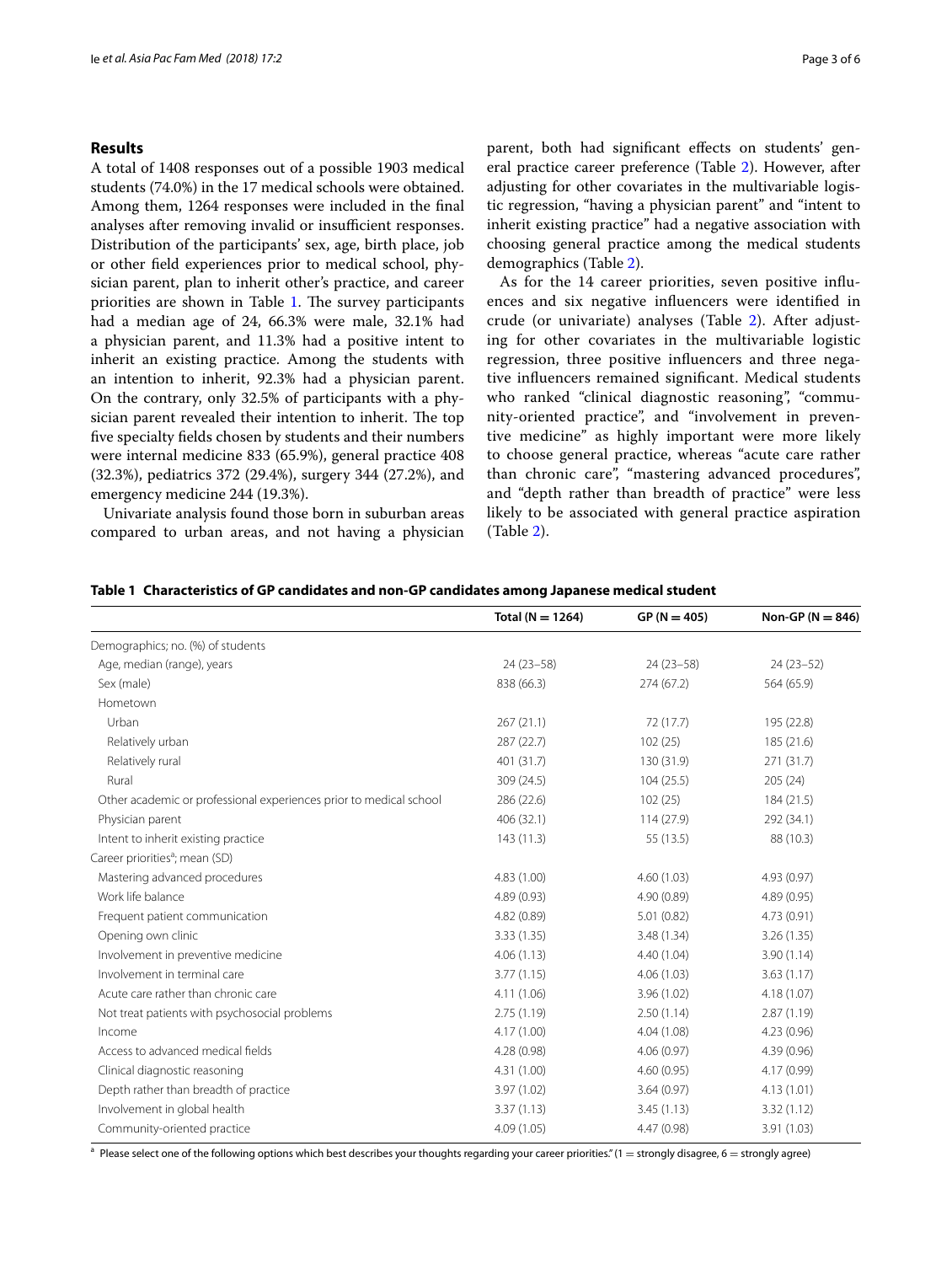| OR (95% CI)                                                        | Crude                | Adjusted             |  |
|--------------------------------------------------------------------|----------------------|----------------------|--|
| Demographics                                                       |                      |                      |  |
| Sex (male)                                                         | 0.94(0.74, 1.21)     | 0.85(0.64, 1.15)     |  |
| Hometown                                                           |                      |                      |  |
| Urban                                                              |                      |                      |  |
| Relatively urban                                                   | $1.49*$ (1.04, 2.15) | 1.45(0.96, 2.17)     |  |
| Relatively rural                                                   | 1.30 (0.92, 1.83)    | 1.24(0.85, 1.83)     |  |
| Rural                                                              | 1.37 (0.96, 1.97)    | 1.25 (0.84, 1.88)    |  |
| Other academic or professional experiences prior to medical school | 1.22(0.92, 1.61)     | 1.23(0.90, 1.68)     |  |
| Physician parent                                                   | $0.75*$ (0.58, 0.96) | $0.59*$ (0.42, 0.83) |  |
| Intent to inherit existing practice                                | 1.36 (0.95, 1.95)    | $1.64*$ (1.01, 2.68) |  |
| Career priorities                                                  |                      |                      |  |
| Mastering advanced procedures                                      | $0.72*$ (0.64, 0.81) | $0.75*$ (0.65, 0.87) |  |
| Work life balance                                                  | 1.02(0.90, 1.15)     | 0.89(0.76, 1.06)     |  |
| Frequent patient communication                                     | $1.47*$ (1.28, 1.70) | 1.17(0.97, 1.42)     |  |
| Opening own clinic                                                 | $1.13*(1.03, 1.23)$  | 1.08(0.95, 1.22)     |  |
| Involvement in preventive medicine                                 | $1.51*$ (1.35, 1.70) | $1.18*(1.01, 1.38)$  |  |
| Involvement in terminal care                                       | 1.41 (1.26, 1.58)    | 1.10(0.95, 1.28)     |  |
| Acute care rather than chronic care                                | $0.82*$ (0.73, 0.92) | $0.85*$ (0.74, 0.98) |  |
| Not treat patients with psychosocial problems                      | $0.76*$ (0.68, 0.84) | 0.91(0.80, 1.04)     |  |
| Income                                                             | $0.83*$ (0.73, 0.93) | 0.92(0.79, 1.08)     |  |
| Access to advanced medical fields                                  | $0.70*$ (0.62, 0.80) | 0.85(0.71, 1.02)     |  |
| Clinical diagnostic reasoning                                      | $1.60*$ (1.40, 1.82) | $1.65*$ (1.40, 1.94) |  |
| Depth rather than breadth of practice                              | $0.61*$ (0.54, 0.69) | $0.69*$ (0.59, 0.81) |  |
| Involvement in global health                                       | $1.11*$ (1.00, 1.23) | 1.03(0.90, 1.18)     |  |
| Community-oriented practice                                        | $1.77*$ (1.55, 2.01) | $1.33*$ (1.13, 1.57) |  |

## <span id="page-3-0"></span>**Table 2 Crude and adjusted odds ratio of characteristics of GP candidates among Japanese medical students (N = 1264)**

Dependent variable: whether general practice was included in up to three choices (1) or not (0)

Adjusted pseudo  $R^2 = 0.1572$ ; AIC = 1.093329

\* Statistically signifcant at an alpha level of 0.05

# **Discussion**

The survey participants revealed a similar distribution of age and gender to a national sample of recent medical school graduates in Japan [\[15\]](#page-5-11). Among the study participants, general practice was selected as one of the career options by approximately 32% of medical students in their fnal year. "Clinical diagnostic reasoning", "community-oriented practice", and "involvement in preventive medicine" were positively associated with the selection of general practice. A student's community orientation has been shown to predict primary care career preference and was a factor afecting family medicine career choice among Japanese physicians  $[11]$  $[11]$ . On the contrary, the ranking of "acute care rather than chronic care", "mastering advanced procedures", and "depth rather than breadth of practice" as of higher importance were less likely to be associated with an aspiration for general practice aspiration. This has been described in other studies  $[13]$  $[13]$ .

Of 14 career priorities, "clinical diagnostic reasoning" was the strongest predictor of general practice choice, a fnding not common in previous literatures. In many Japanese medical schools, the department of general practice or family medicine has been in charge of teaching fundamental clinical reasoning skills to medical students. Such context could have contributed to the strong positive association between clinical diagnostic reasoning and general practice choice among study participants.

Two demographic factors, "having physician parent" and "plan to inherit other's practice", were found to have signifcant association with choosing general practice, even after controlling for other covariates. Having physician parent was negatively associated with general practice choice, which is concordant with existing literature [[6,](#page-5-4) [7](#page-5-5)] from North America and Europe. One potential reason is that the perceived prestige of other medical specialties among physician parents could negatively infuence their children's general practice choice. On the other hand, having family or friends in general practice was found to have positive association with general practice career choice in a study  $[15]$  $[15]$  $[15]$ . Thus, it is possible that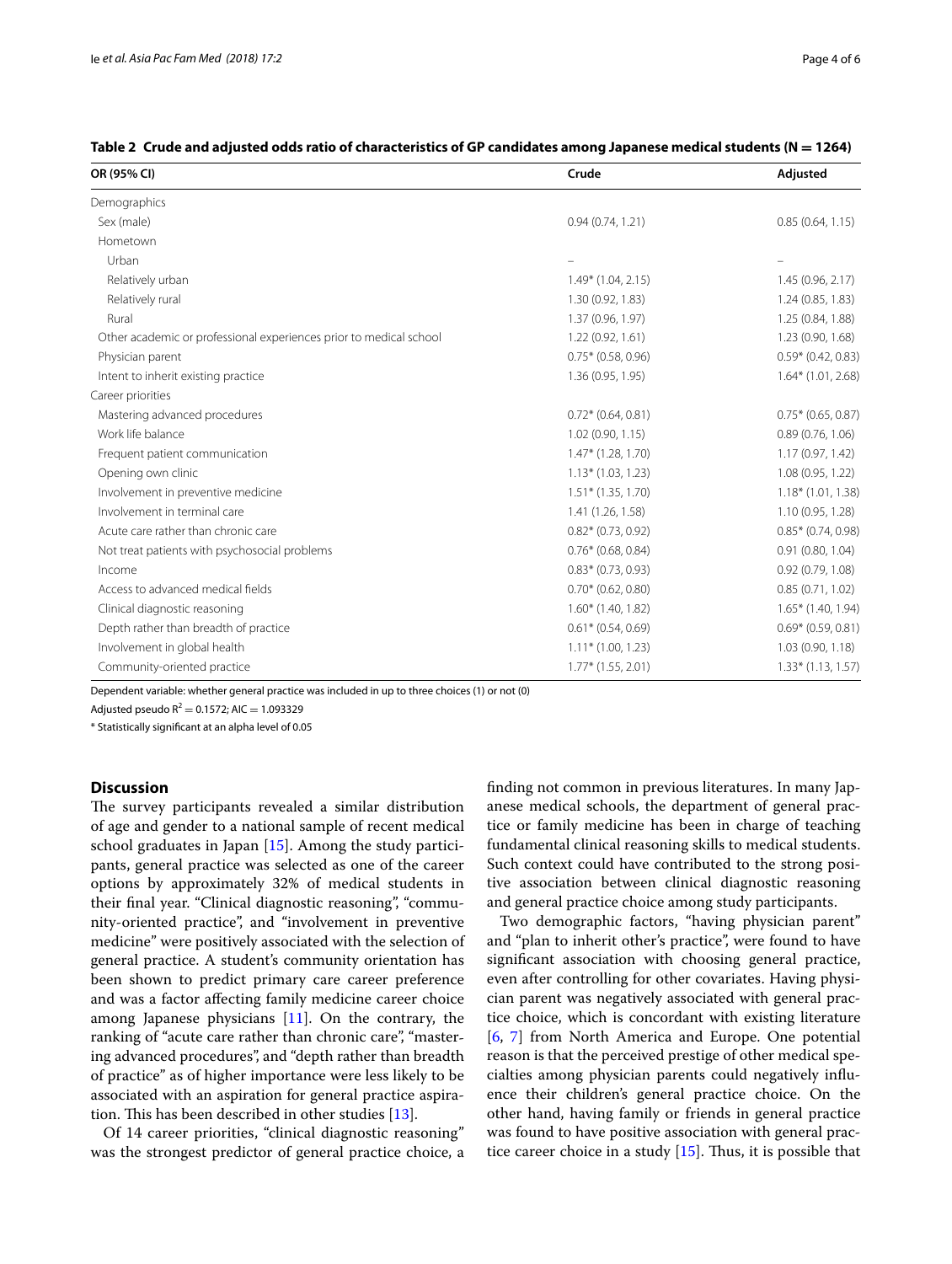the efect of family physicians may vary according to the specialty of parents. A positive association between the intention to inherit existing practice and general practice choice would have refected students' perceived usefulness of general practice residency to develop expertise as a future private practice owner.

Some previously known demographic factors, such as being female [\[2](#page-5-2)[–5](#page-5-3)] and coming from rural background [[2,](#page-5-2) [5](#page-5-3), [6\]](#page-5-4), had no association between students' general practice choice. In our study, participants were asked to select the degree of rurality of their birthplace based on subjective judgment. This could be attributed to the heterogeneity of birthplace classifcation, which potentially could have led to a null result. In addition, the diferent defnition of rural areas among countries should be taken into consideration for future research.

The role of gender in career choice has been well studied and is known to be afected by nationality. A qualitative study explored Japanese female doctors' perspectives on specialty choice and found that they tend to make a choice based on conventional gender roles where women tend to spend more time on household duties [[16\]](#page-5-12). It is possible that general practice, which is not well-established yet in Japan, could have been perceived as too unpredictable and insecure a career path. Such insecurities of general practice career could have been perceived as an unreasonable choice for female medical students. While family medicine preference at entry to medical school is known to increase the likelihood of choosing a family medicine career [\[7](#page-5-5), [8](#page-5-9)], this item was not included in our study as we assumed that a general practice career path had not been widely available at the time of study participants' medical school entry.

Our results refect how general practice is perceived by medical students, and they are a little diferent from that in other countries where general practice/family medicine is well-established. Further studies are required to confrm factors afecting students' career choice to determine strategies to facilitate general practice career choice in Japan.

### **Limitations**

Despite the thorough development of the questionnaire and relatively large sample size, our study has several limitations. First of all, our outcome measurement was career aspiration during the fnal year of medical school. Thus, the actual enrolment in general practice residency and subsequent retention rate should also be considered in the future. Secondly, due to convenience sampling of medical schools, the representativeness of our study results to the general medical student population would be limited. In addition, the study results may not be

generalizable to other countries. To our knowledge, however, this is the frst and largest nationwide survey conducted across multiple Japanese medical schools.

# **Conclusions**

Our nationwide multicenter survey found several important factors associated with general practice career aspirations among Japanese medical students. Clinical diagnostic reasoning, community-oriented practice, and preventive medicine were three major career priorities among students selected general practice. These results can be fundamental to future research and the development of recruitment strategies.

#### **Abbreviations**

JMECS: Japan MEdical Career of Students; OR: odds ratio.

#### **Authors' contributions**

KI, AM, MT, MK, SI, YCT, and HO participated in the proposal's design and data collection. KI, AM, MT, MK, and SI carried out the data analyses and drafted the manuscript. YCT and HO reviewed process of data analyses and manuscript writing. All authors read and approved the fnal manuscript.

#### **Author details**

<sup>1</sup> Department of General Internal Medicine, Kawasaki Municipal Tama Hospital/St. Marianna University School of Medicine, 1-30-37 Shukugawara, Kawasaki, Kanagawa 214-8525, Japan. <sup>2</sup> Department of Family Medicine, Mie University School of Medicine, 2-174 Edobashi, Tsu-shi, Mie 514-8507, Japan.<br><sup>3</sup> Family Practice Center of Okayama, 292-1 Toyosawa, Katsuta-gun, Nagi-cho, Okayama 708-1323, Japan. 4 Iwakura Station Tahara Clinic, 291-1 Chuzaiji, Iwakura, Sakyo-ku, Kyoto-shi, Kyoto 606-0021, Japan. 5 Thank You All, Family Clinic Hiratsuka, 215-3 Okazaki, Hiratsuka-shi, Kanagawa 259-1212, Japan.<br><sup>6</sup> Department of Education and Research in Family and Community Medicine, Mie University Graduate School of Medicine, 2-174 Edobashi, Tsu-shi, Mie 514-8507, Japan.<sup>7</sup> International Research Center for Medical Education, Graduate School of Medicine, The University of Tokyo, 7-3-1, Hongo, Bunkyo-ku, Tokyo 113-0033, Japan.

#### **Acknowledgements**

We would like to thank the respondents of our survey for their support. We would also like to thank the faculty and staff in the 17 medical schools for their assistance with questionnaire survey, the secretariat of Japan Primary Care Association for data management, and Nippon Foundation for their support.

#### **Competing interests**

The authors declare that they have no competing interests.

#### **Availability of data and materials**

The datasets used and/or analysed during the current study are available from the corresponding author on reasonable request.

# **Consent for publication**

Not applicable.

#### **Ethics approval and consent to participate**

The study protocol was approved by the Institutional Ethical Committee of Mie University Graduate School of Medicine (No. 1482). The IRB Committee waived the requirement to obtain a signed consent from study participants to avoid the potential risks of breach of confdentiality.

#### **Funding**

This study was funded by the Japan Primary Care Association (Grant Number 26-01-001).